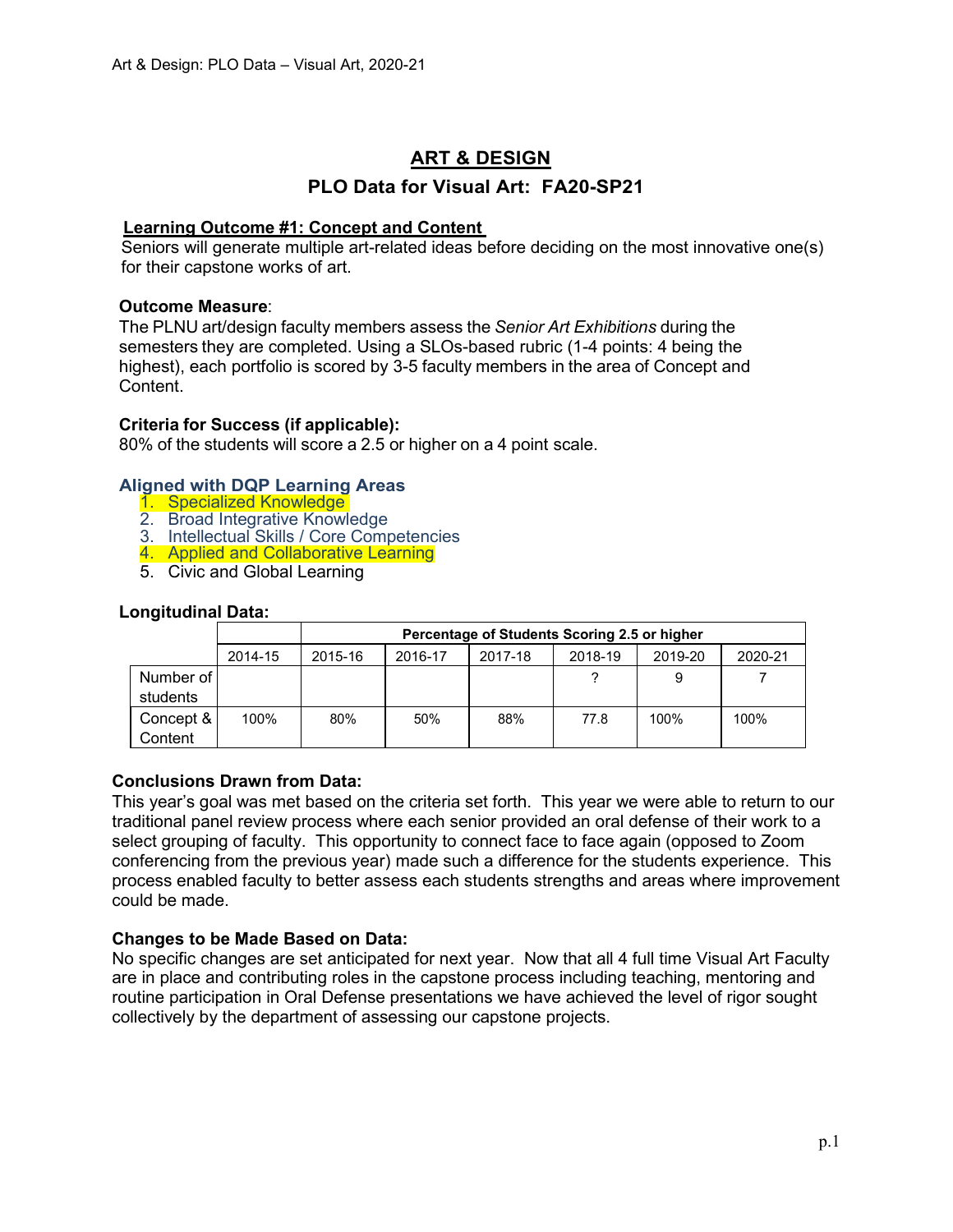|                      |                                                                                                                                                                                | <b>Student Learning Outcomes Proficiency Levels</b>                                                                                                                                                                      |                                                                                                                                                                                                       |                                                                                                                                                                                                                           |  |  |  |
|----------------------|--------------------------------------------------------------------------------------------------------------------------------------------------------------------------------|--------------------------------------------------------------------------------------------------------------------------------------------------------------------------------------------------------------------------|-------------------------------------------------------------------------------------------------------------------------------------------------------------------------------------------------------|---------------------------------------------------------------------------------------------------------------------------------------------------------------------------------------------------------------------------|--|--|--|
|                      | Initial 1 pts.                                                                                                                                                                 | Emerging 2 pts.                                                                                                                                                                                                          | Developed 3pts.                                                                                                                                                                                       | <b>Highly Developed 4 pts</b>                                                                                                                                                                                             |  |  |  |
| / Content<br>Concept | Inability to organize<br>thoughts and or<br>communicate ideas.<br>Personal research<br>lacks direction as it<br>relates to the creative<br>practice and or<br>completed works. | Needs to develop more<br>organized thoughts and<br>or an ability to<br>communicate ideas.<br>Some evidence of knew<br>knowledge is<br>developing as it relates<br>to the creative practice<br>and or completed<br>works. | Expected level of<br>organized thoughts<br>and communication<br>of ideas is evident.<br>Personal research is<br>maturing well as it<br>relates to the<br>creative practice and<br>or completed works. | Demonstrates a high<br>level of organized<br>thoughts and<br>communication of<br>ideas are well<br>articulated. Personal<br>research is expansive<br>as it relates to the<br>creative practice and<br>or completed works. |  |  |  |

## **Rubric Used for Senior Art Exhibition**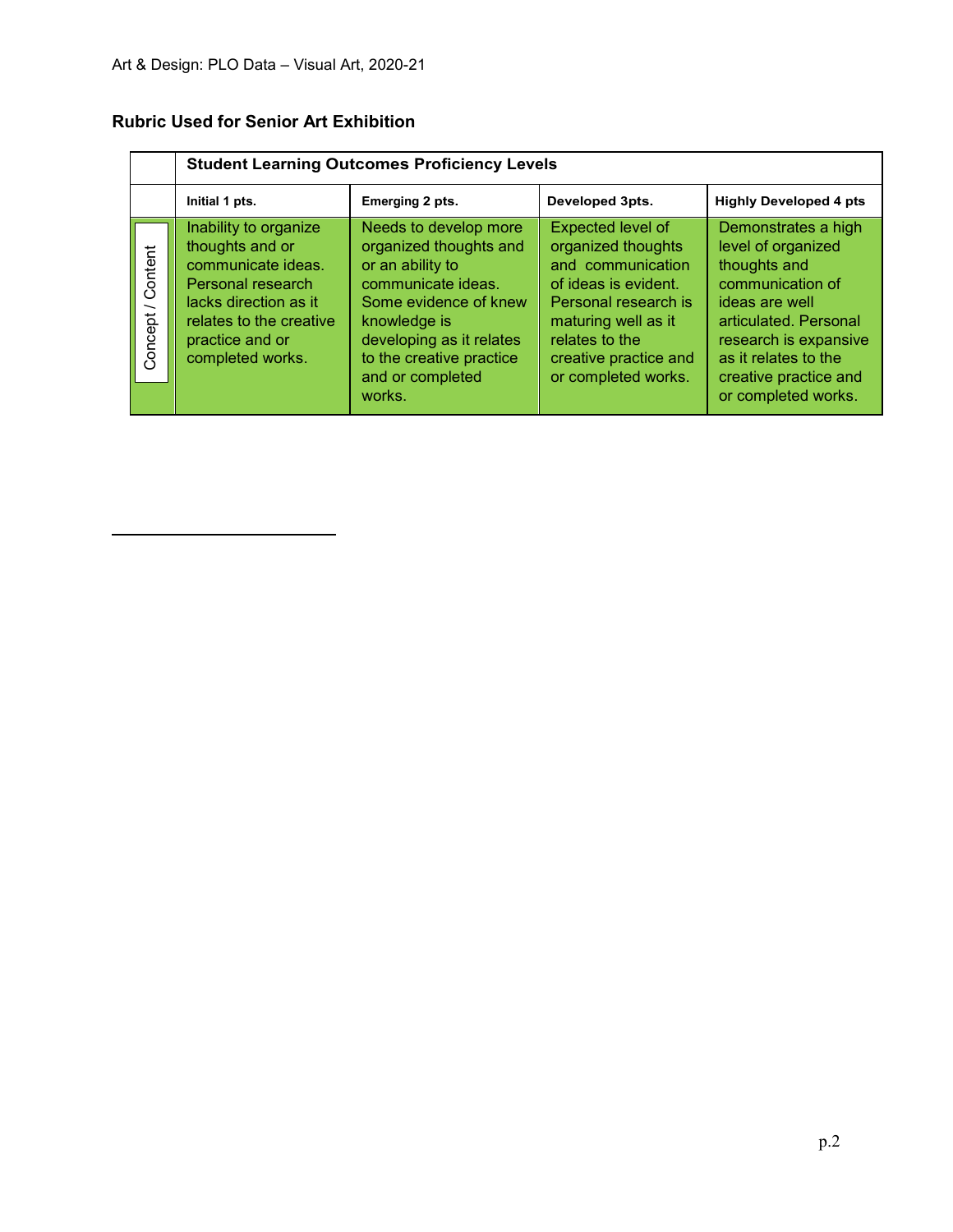### **Learning Outcome #2: Composition and Presentation**

Seniors will comprehend and apply the art elements and design principles in original artworks.

#### **Outcome Measure**:

The PLNU art/design faculty members assess the *Senior Art Exhibitions Senior* during the semesters they are completed. Using a SLOs-based rubric (1-4 points: 4 being the highest), each portfolio is scored by 3-5 faculty members in the area of Composition and Presentation.

### **Criteria for Success (if applicable):**

80% of the students will score a 2.5 or higher on a 4 point scale.

### **Aligned with DQP Learning Areas**

- 1. Specialized Knowledge
- 2. Broad Integrative Knowledge
- 3. Intellectual Skills / Core Competencies
- 4. Applied and Collaborative Learning
- 5. Civic and Global Learning

#### **Longitudinal Data:**

|                               |         | Percentage of Students Scoring 2.5 or higher |         |         |         |         |         |
|-------------------------------|---------|----------------------------------------------|---------|---------|---------|---------|---------|
|                               | 2014-15 | 2015-16                                      | 2016-17 | 2017-18 | 2018-19 | 2019-20 | 2020-21 |
| Number of<br>students         |         |                                              |         |         |         | 9       |         |
| Composition &<br>Presentation | 100%    | 80%                                          | 67%     | 91%     | $100\%$ | 100%    | 100%    |

#### **Conclusions Drawn from Data:**

This year's goal was met based on the criteria set forth. With our Gallery back up and running to mostly normal conditions post-Covid, there was an added desire amongst student to put their best effort forward on presenting their work in this professional format. There was evidence too through conversation and participation that students were overwhelmingly thrilled to be able to return to a more public viewing experience for their capstone project unlike the previous years imposed rules set forth due to the pandemic.

#### **Changes to be Made Based on Data:**

No specific changes are set anticipated for next year. Now that all 4 full time Visual Art Faculty are in place and contributing roles in the capstone process including teaching, mentoring and routine participation in Oral Defense presentations we have achieved the level of rigor sought collectively by the department of assessing our capstone projects.

**Rubric used:** See next page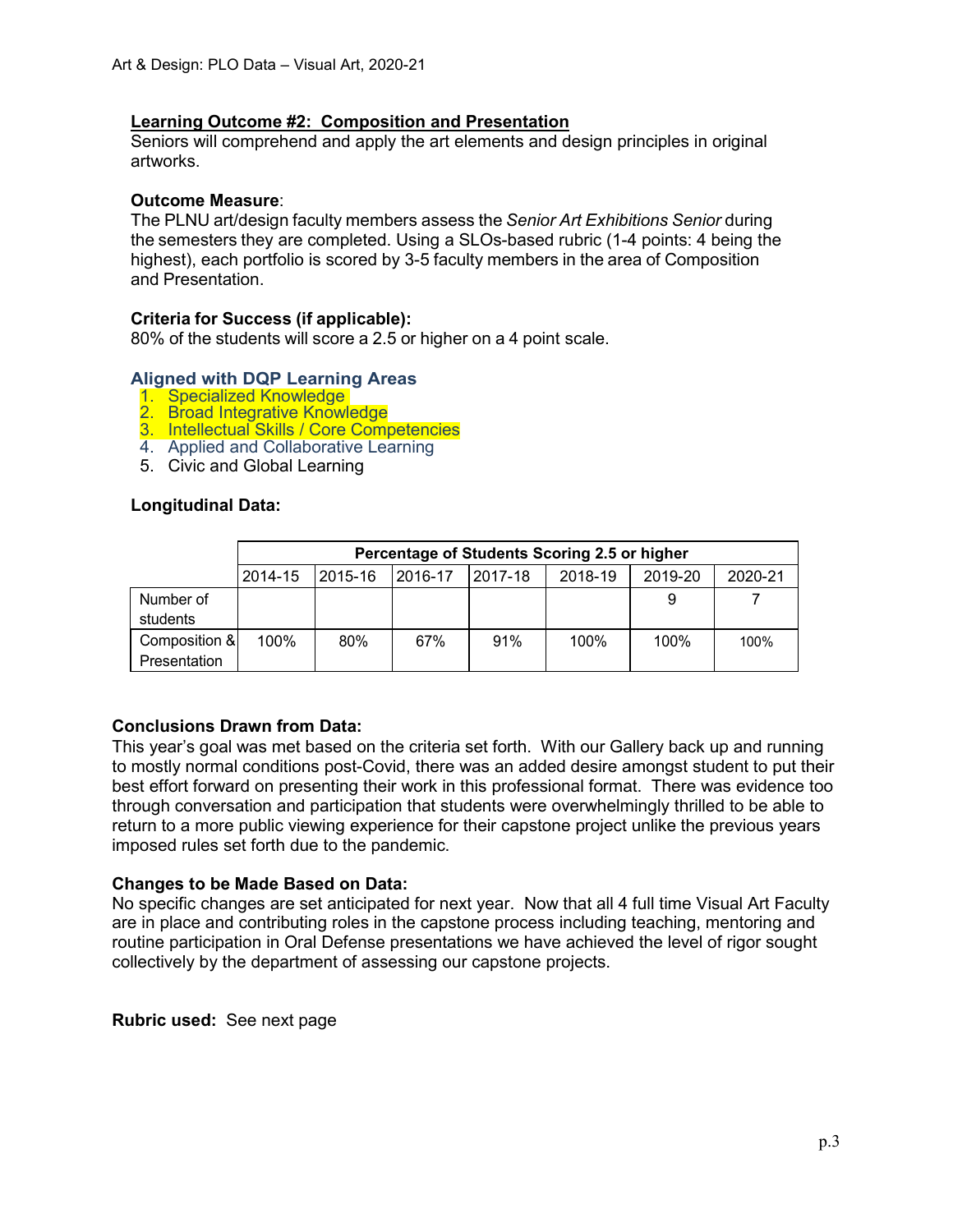|                                  | <b>Student Learning Outcomes Proficiency Levels</b>                                                                                                                                                                      |                                                                                                                                                                                                                             |                                                                                                                                                                      |                                                                                                                                                                                                         |  |  |  |
|----------------------------------|--------------------------------------------------------------------------------------------------------------------------------------------------------------------------------------------------------------------------|-----------------------------------------------------------------------------------------------------------------------------------------------------------------------------------------------------------------------------|----------------------------------------------------------------------------------------------------------------------------------------------------------------------|---------------------------------------------------------------------------------------------------------------------------------------------------------------------------------------------------------|--|--|--|
|                                  | Initial 1 pts.                                                                                                                                                                                                           | Emerging 2 pts.                                                                                                                                                                                                             | Developed 3pts.                                                                                                                                                      | <b>Highly Developed 4 pts</b>                                                                                                                                                                           |  |  |  |
| Presentation<br>య<br>Composition | Insufficient evidence<br>in implementing the<br>elements and<br>principles of design.<br>Basic development is<br>needed to better<br>demonstrates an<br>understanding of<br>application between<br>process and material. | Some evidence of<br>implementing the<br>elements and principles<br>of design are present.<br>More development is<br>needed to better<br>demonstrates an<br>understanding of<br>application between<br>process and material. | Satisfactory use of<br>of the elements and<br>principles of design.<br>Work demonstrates<br>an understanding<br>and application<br>between process<br>and materials. | <b>Effective and</b><br>intentional use of the<br>elements and<br>principles of design.<br>Work demonstrates<br>a sophisticated<br>understanding and<br>application between<br>process and<br>material. |  |  |  |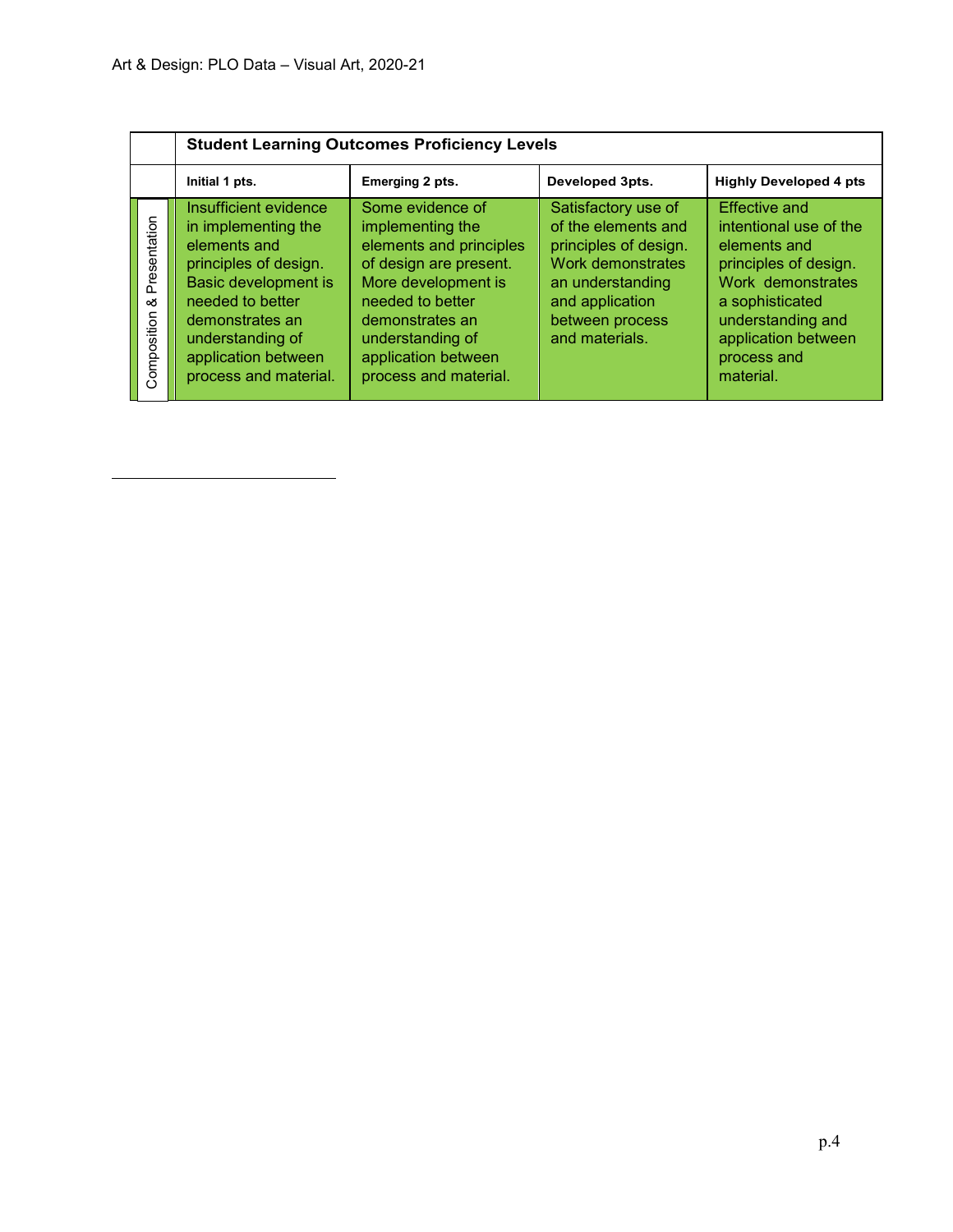### **Learning Outcome #3: Effort**

Seniors will demonstrate risk, time, and commitment to successfully complete original works of art.

#### **Outcome Measure**:

The PLNU art/design faculty members assess the *Senior Art Exhibitions - Senior* during the semesters they are completed. Using a SLOs-based rubric (1-4 points: 4 being the highest), each portfolio is scored by 3-5 faculty members in the area of Effort.

#### **Criteria for Success (if applicable):**

80% of the students will score a 2.5 or higher on a 4 point scale.

### **Aligned with DQP Learning Areas**

- 1. Specialized Knowledge
- 2. Broad Integrative Knowledge
- 3. Intellectual Skills / Core Competencies
- 4. Applied and Collaborative Learning
- 5. Civic and Global Learning

### **Longitudinal Data:**

|           | Percentage of Students Scoring 2.5 or higher |         |         |         |         |         |         |  |
|-----------|----------------------------------------------|---------|---------|---------|---------|---------|---------|--|
|           | 2014-15                                      | 2015-16 | 2016-17 | 2017-18 | 2018-19 | 2019-20 | 2020-21 |  |
| Number of |                                              |         |         |         |         | 9       |         |  |
| students  |                                              |         |         |         |         |         |         |  |
| Effort    | 100%                                         | 100%    | 83%     | 91%     | 77.8    | 100%    | 100%    |  |

#### **Conclusions Drawn from Data:**

Overall, this year's goal was met based on the criteria set forth. There was a variation in levels of effort by students. One student in particular struggled with the level of effort below normal, however their score did not negatively impact the overall group scoring for this area of captured data. For the majority of seniors captured in this process, students put in more effort than expected.

#### **Changes to be Made Based on Data:**

No specific changes are set anticipated for next year. Now that all 4 full time Visual Art Faculty are in place and contributing roles in the capstone process including teaching, mentoring and routine participation in Oral Defense presentations we have achieved the level of rigor sought collectively by the department of assessing our capstone projects.

**Rubric used:** See next page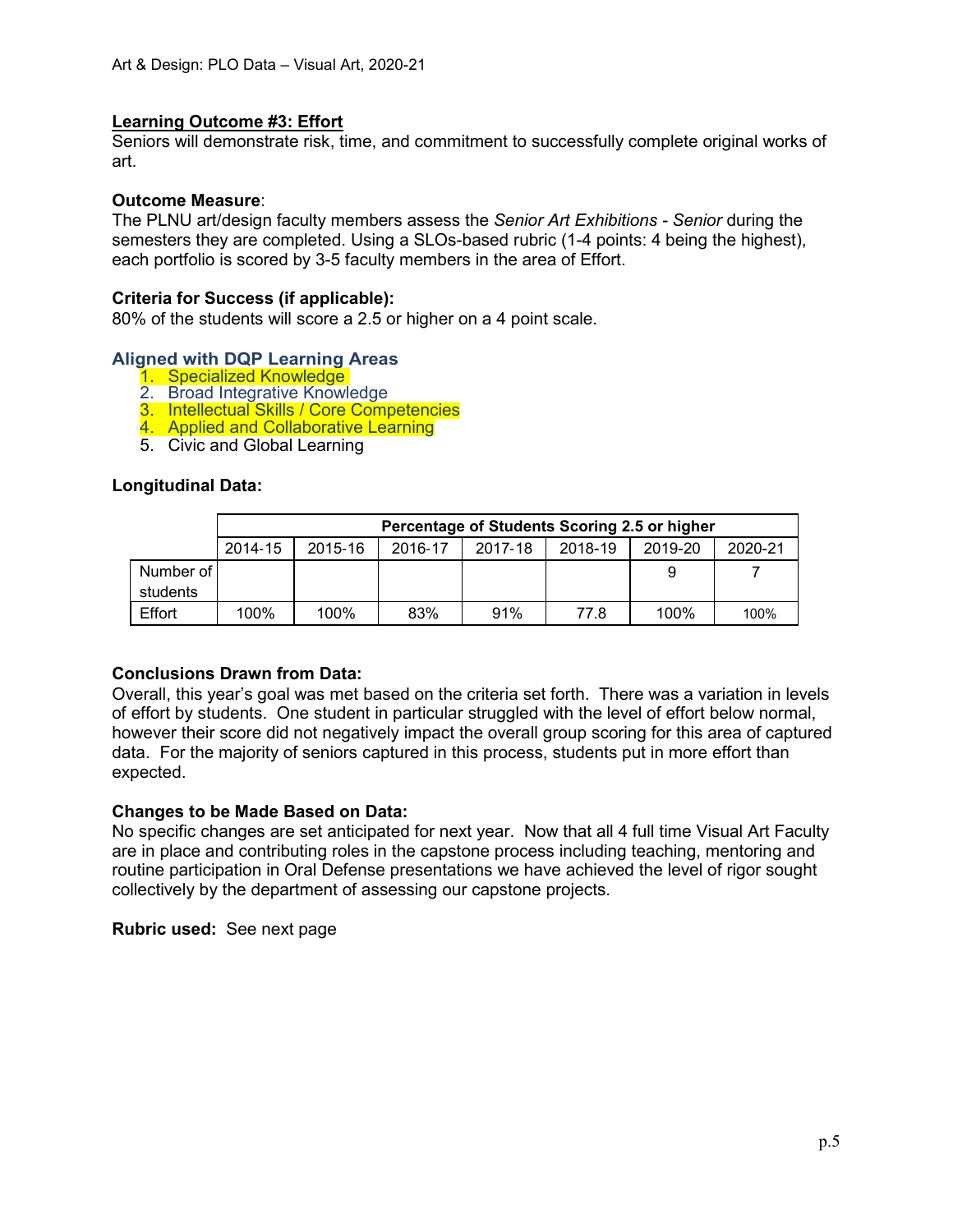|        | <b>Student Learning Outcomes Proficiency Levels</b>                                                                                                                                    |                                                                                                                           |                                                                                                                                                                                   |                                                                                                                                                                              |  |  |
|--------|----------------------------------------------------------------------------------------------------------------------------------------------------------------------------------------|---------------------------------------------------------------------------------------------------------------------------|-----------------------------------------------------------------------------------------------------------------------------------------------------------------------------------|------------------------------------------------------------------------------------------------------------------------------------------------------------------------------|--|--|
|        | Initial 1 pts.                                                                                                                                                                         | Emerging 2 pts.                                                                                                           | Developed 3pts.                                                                                                                                                                   | <b>Highly Developed 4 pts</b>                                                                                                                                                |  |  |
| Effort | Little to no time or<br>energy given. Attitude<br>demonstrates a lack<br>of care or personal<br>commitment and<br>results of work<br>demonstrate lack of<br>care and or<br>incomplete. | Some energy, time and<br>care were<br>demonstrated however<br>there is room for<br>improvement on level of<br>commitment. | Acceptable level of<br>time and energy<br>demonstrated.<br><b>Expectation met on</b><br>time commitment<br>and level of energy<br>applied to learning<br>and creative<br>process. | <b>Rigorous and Self -</b><br>initiated commitment<br>to the creative<br>process. Full<br>engagement and<br>enthusiasm applied<br>toward work and<br>classroom<br>community. |  |  |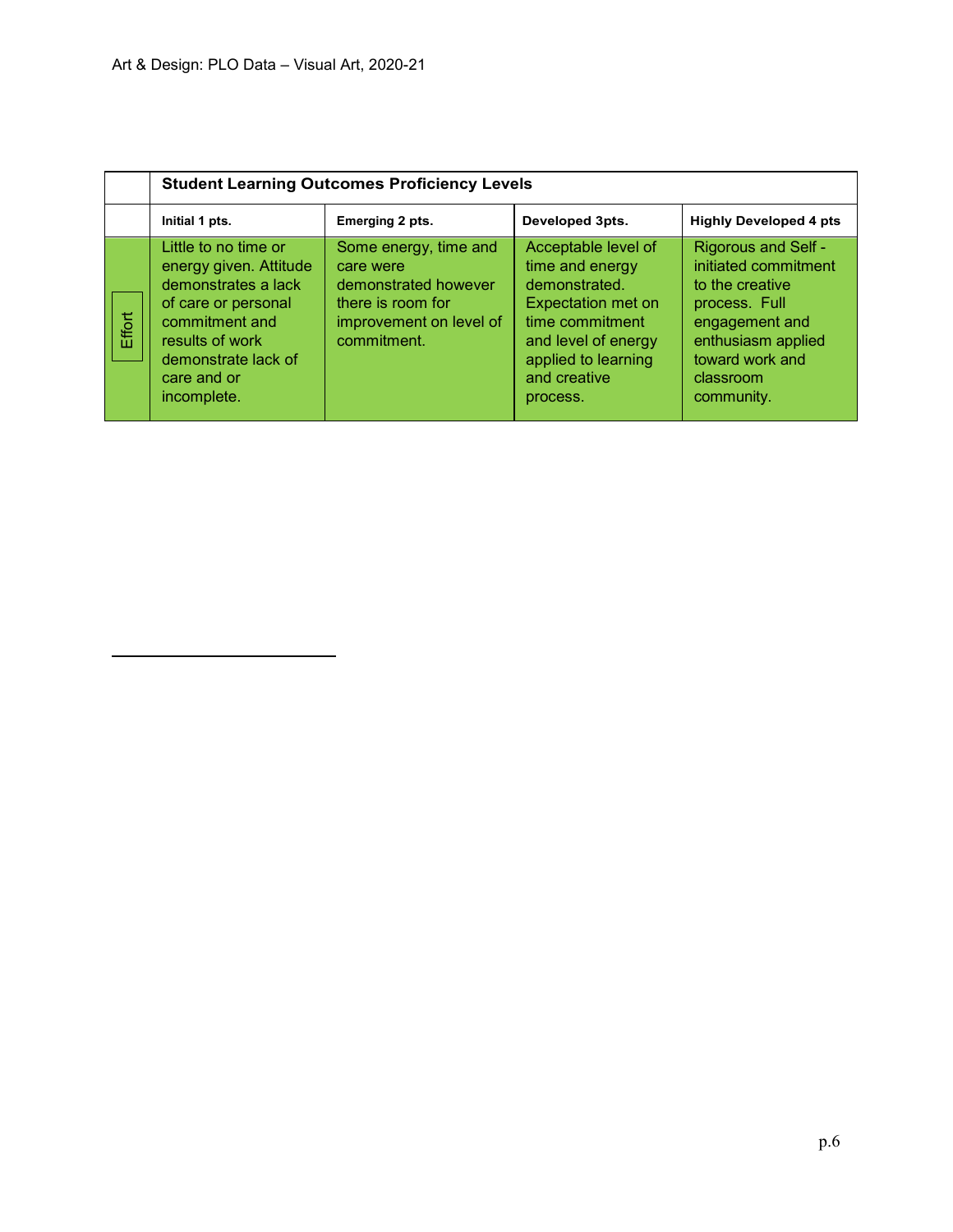### **Learning Outcome #4: Craftsmanship**

Seniors will demonstrate competencies in the use of art techniques and materials.

#### **Outcome Measure**:

The PLNU art/design faculty members assess the *Senior Art Exhibitions* during the semesters they are completed. Using a SLOs-based rubric (1-4 points: 4 being the highest), each portfolio is scored by 3-5 faculty members in the area of Craftsmanship.

#### **Criteria for Success (if applicable):**

80% of the students will score a 2.5 or higher on a 4 point scale.

#### **Aligned with DQP Learning Areas**

- 1. Specialized Knowledge
- 2. Broad Integrative Knowledge
- 3. Intellectual Skills / Core Competencies
- 4. Applied and Collaborative Learning
- 5. Civic and Global Learning

#### **Longitudinal Data:**

|                       | Percentage of Students Scoring 2.5 or higher |         |         |         |         |         |         |
|-----------------------|----------------------------------------------|---------|---------|---------|---------|---------|---------|
|                       | 2014-15                                      | 2015-16 | 2016-17 | 2017-18 | 2018-19 | 2019-20 | 2020-21 |
| Number of<br>students |                                              |         |         |         |         |         |         |
| Craftsmanship         | 100%                                         | 80%     | 67%     | 77%     | 100%    | 100%    | 100%    |

#### **Conclusions Drawn from Data**:

This year's goal was met based on the criteria set forth. Contributing factors that fed into the success of this scoring given the pandemic was the fact that we were able to maintain full access to the lab spaces for the seniors who needed the equipment as well as connecting with faculty face to face to achieve the level of craftsmanship sought after. The combination of these two factors were key to maintaining the necessary programing for student success.

#### **Changes to be Made Based on Data:**

No specific changes are set anticipated for next year. Now that all 4 full time Visual Art Faculty are in place and contributing roles in the capstone process including teaching, mentoring and routine participation in Oral Defense presentations we have achieved the level of rigor sought collectively by the department of assessing our capstone projects.

**Rubric used:** See next page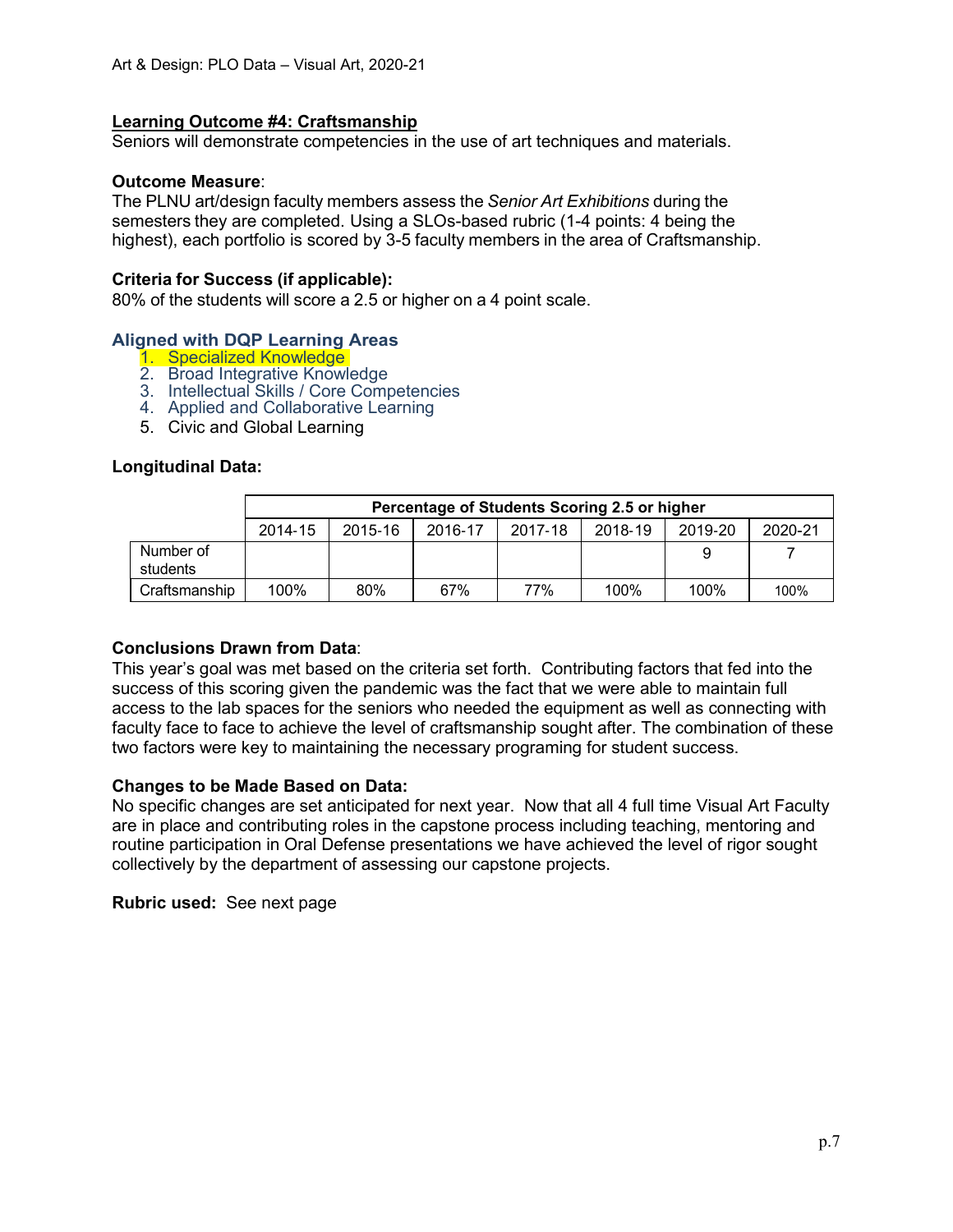|               | <b>Student Learning Outcomes Proficiency Levels</b>                                                                                                      |                                                                                                                                                            |                                                                                                                                                   |                                                                                                                                                              |  |  |
|---------------|----------------------------------------------------------------------------------------------------------------------------------------------------------|------------------------------------------------------------------------------------------------------------------------------------------------------------|---------------------------------------------------------------------------------------------------------------------------------------------------|--------------------------------------------------------------------------------------------------------------------------------------------------------------|--|--|
|               | Initial 1 pts.                                                                                                                                           | Emerging 2 pts.                                                                                                                                            | Developed 3pts.                                                                                                                                   | <b>Highly Developed 4 pts</b>                                                                                                                                |  |  |
| Craftsmanship | Little to no evidence<br>of proper application<br>between tools and<br>materials. Lacking<br>attention and time<br>commitment to<br>learning techniques. | Inconsistent evidence<br>of proper application<br>between tools and<br>materials. Minimal time<br>and attention given<br>toward development<br>techniques. | Meets expectation of<br>application between<br>tools and materials.<br><b>Quality of work</b><br>shows evidence of<br>care and<br>intentionality. | <b>Effective and</b><br>intentional application<br>between tools and<br>materials, Work<br>demonstrates a<br>sophisticated level of<br>skill and techniques. |  |  |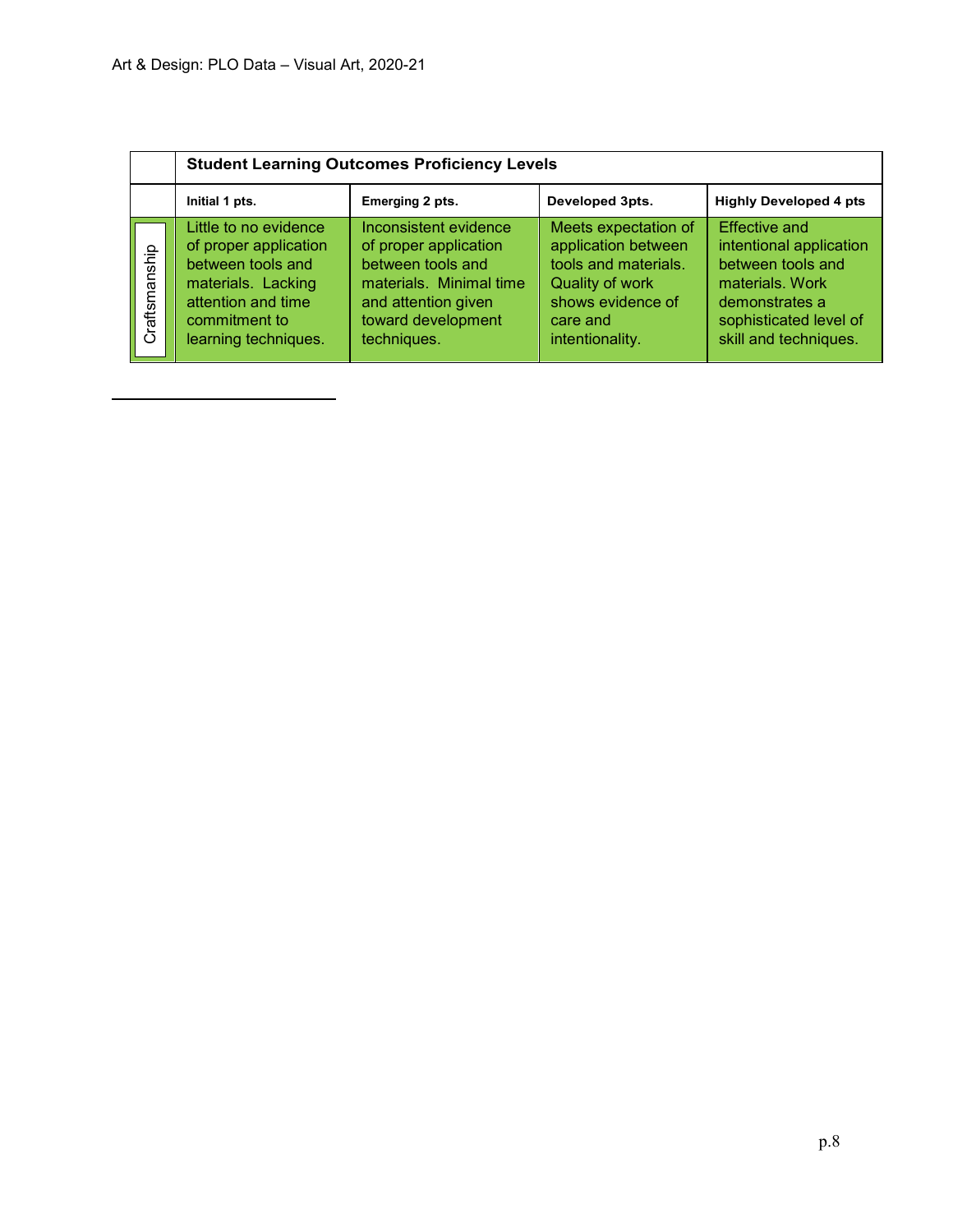### **Learning Outcome #5: Written Communication**

Students will be able to write about their own artwork, using knowledge specific to the art/design discipline.

### **Outcome Measure**:

Two PLNU Art and Design faculty members assesses *Senior Visual Art Exhibition Thesis Papers* from the capstone course: Art 472 – Senior Exhibition and Research Preparation. Using a SLOs-based rubric (1-4 points: 4 being the highest). Each student's writing is scored by the faculty members. Scores are currently based on Department's writing rubric (See at Bottom of Document).

### **Criteria for Success (if applicable):**

80% of the students will score a 2.5 or higher on a 4 point scale.

### **Aligned with DQP Learning Areas**

- 1. Specialized Knowledge
- 2. Broad Integrative Knowledge
- 3. Intellectual Skills / Core Competencies
- 4. Applied and Collaborative Learning
- 5. Civic and Global Learning

### **Longitudinal Data:**

|                                       |             | Percentage of Students Scoring 2.5 or higher |         |         |         |         |         |  |
|---------------------------------------|-------------|----------------------------------------------|---------|---------|---------|---------|---------|--|
|                                       | $2014 - 15$ | 2015-16                                      | 2016-17 | 2017-18 | 2018-19 | 2019-20 | 2020-21 |  |
| Number of<br>students                 | 0           |                                              | 6       | 6       |         | 12      |         |  |
| Content &<br>Writing<br><b>Skills</b> | ΝA          | <b>NA</b>                                    | 100%    | 100%    | 100%    | 100%    | 85%     |  |

### **Conclusions Drawn from Data**:

Despite the challenges that COVID brought on this year, this smaller than usual group was able to connect weekly and work alongside each other as they developed their individual Thesis papers. The students were very strong this year in terms of writing ability, maybe stronger than average. They did particularly well in expressing their personal influences and self-reflections. There was a noticeable dip in conceptual rigor, and a knowledge of artworld references/influences. The faculty have concluded that this is in part due to only one of them taking Art4020. Due to a faculty member being on Sabbatical that was then followed by COVID, ART4020 was postponed twice. This caused this group of students to miss out on this content. In addition, there was one outlier due to the students extreme inability to follow through on assignments.

## **Changes to be Made Based on Data:**

Next year we will continue to keep our assessment capturing the same as this year. Two factors that we will be looking closer at is both the number of students that will make up the capture as well as how much ART4020 will impact this next year's group of students as they write their capstone papers.